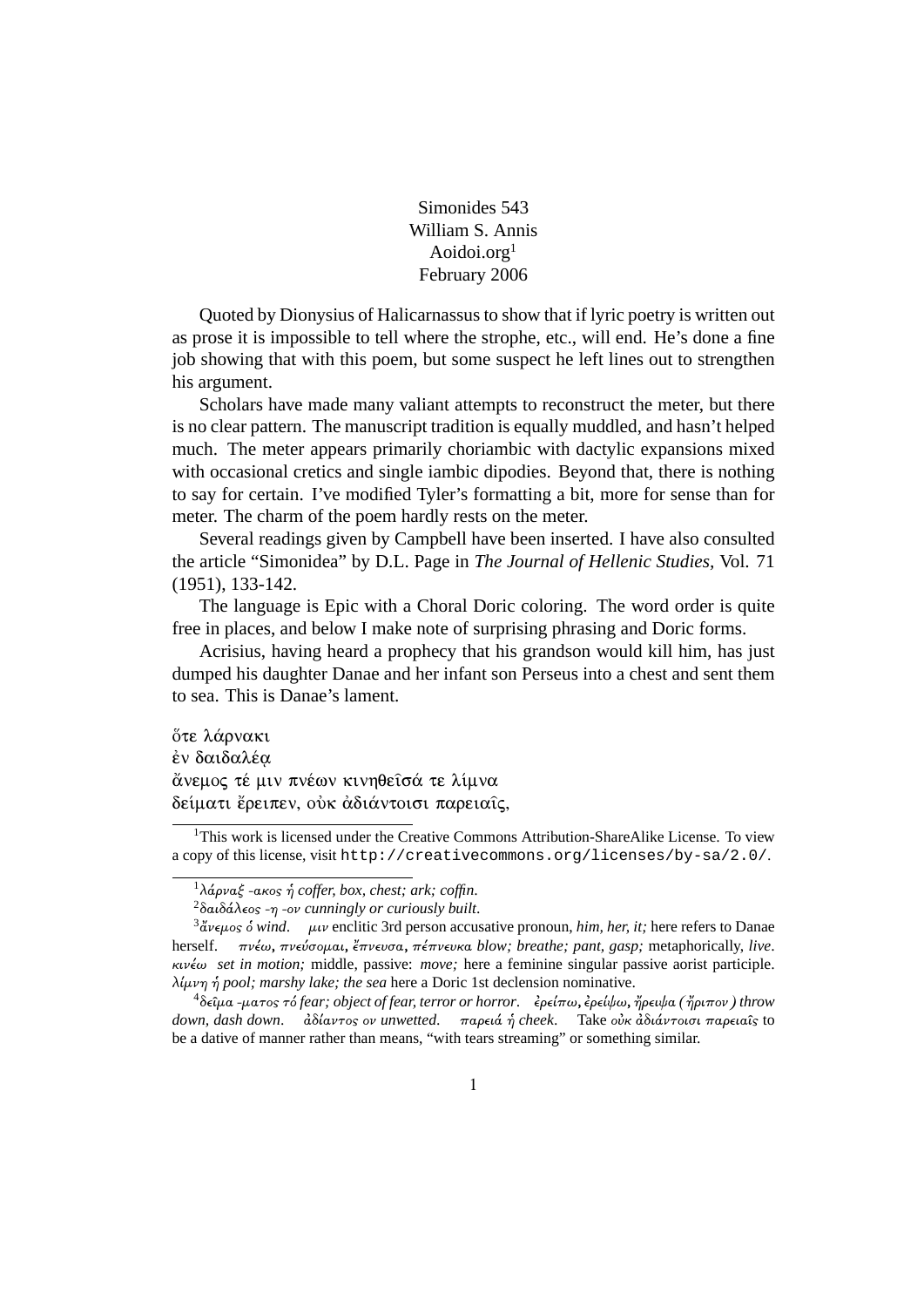5 αμφί τε Περσέϊ βάλλε φίλαν γέρα είπέν τ', "ὢ τέκος, οἶον ἔγω πόνον· σύ δ' άωτεις γαλαθηνώ δ' ήθει κνοώσσεις έν άτερπέι δούρατι χαλκεογόμφω

- 10 νυκτιλαμπεί κυανέω τε δνόφω ταθείς· άλμαν δ' ύπερθε τεάν κομάν βαθεΐαν παριόντος κύματος ούκ άλέγεις, ούδ' άνέμου φθόγγον, κείμενος έν πορφυρέα χλανίδι, καλόν πρόσωπον.
- 15 εί δέ τοι δεινόν τό γε δεινόν ήν,

 $5\alpha\mu\phi$ ι-βάλλω embrace with dative of person, accusative of thing embraced with. Περσεύς the infant Perseus.  $\phi(\lambda) \propto \phi(\lambda)$  ov dear, beloved; friend; of parts of the body own. χείρ, χειρός ή *hand; arm; alternate stem*  $\chi \epsilon \rho$ *- is poetic.* Here  $\phi \ell \lambda \alpha \nu \chi \epsilon \rho \alpha$  is "her own arm."

 ${}^{6}$ εἶπον (aorist) say, tell, speak. ὦ "oh," vocative particle.  $\tau$ έκος εος, τό child. οἷος η ον such, such a; of what sort/kind.  $\pi\acute{\omega}$ vos  $\acute{\omega}$  labor, toil, work; trouble, hardship, suffering

 $^7$ άωτέω to sleep well. γαλαθηνός η ον sucking; young, tender.

 ${}^{8}\hat{\eta}$ θos  $\epsilon$ os  $\tau$ ó abode; customary place; character, disposition, temper.  $κνωσσω$  sleep; here distracted to  $\kappa\nu\omega\omega\sigma\sigma$ -.  $\dot{a}\tau\epsilon\rho\pi\eta s$   $\epsilon s$  joyless, melancholy; unpleasing.

 $\delta$ δορύ δούρατος τό beam, pole; plank; spear; ship. γαλκεογόμφος ον bronze-bolted.

<sup>10</sup>νυκτιλαμπής ές illuminated by night; a strking word, the exact meaning of which isn't quite clear; nor is it clear if the word modifies "boat" or "gloom", though the bronze-bolted arc seems κυάνεος η ον dark-blue; dark, black. δνόφος δ darkness, dusk, gloom. most likely. τείνω, τενώ, έτεινα, τέτακα, ετάθην stretch, extend, lay out, lengthen; intr., tend to, strive; pass. lie streched, lie out; here a passive participle referring to Perseus.

<sup>11</sup>άλμη ή sea-water, brine, salt spray; the sea. ύπερθε(ν) (from) above; yet more; preposition with genitive over, above.  $\tau \epsilon \phi s$  á óv Doric your ( $\sigma \phi s$ )  $\kappa \phi \omega \eta$  ή hair.  $\beta a \theta s$   $\epsilon a$   $\phi$  deep, thick; First note the  $-\hat{a}v$  is the choral Doric first declension genitive plural. Note also high: wide.  $\mathring{\alpha}\lambda\mu\alpha\nu$  ...  $\beta\alpha\theta\epsilon\hat{\iota}\alpha\nu$ , accusative singular.

<sup>12</sup>πάρ-ειμι (εἶμι) go by, pass by, go past; overtake, surpass. κῦμα ματος τό wave; surge.  $\frac{\partial \lambda}{\partial y}$  care about, attend, trouble oneself, with gen. or acc. Take παριόντος κύματος as genitive absolute, "while the surge goes by."  $\omega \kappa d\lambda \epsilon \gamma \epsilon \kappa s$  goes with the accusatives  $\alpha \lambda \mu \alpha \nu \ldots \beta \alpha \theta \epsilon \epsilon \alpha \nu$  in the previous line and  $\phi \theta' \phi \gamma \gamma \circ \nu$  in the next.

 $^{13}$ φθόγγος ο νοίς κειν; sound.

<sup>14</sup>κείμαι lie, remain; be. πορφύρεος η ον shining, glittering; purple, dark-red. γλανίς ίδος  $\eta$  a woolen garment.  $\pi \rho \delta \sigma \omega \pi \sigma \nu$   $\tau \delta$  face; likeness, look, appearance. Only the child's face is showing from his *chlanis*. It is a bit difficult to work in the phrase  $\kappa a \lambda \delta \nu \pi \rho \delta \sigma \omega \pi \nu$ , but is like "(you) lying, a pretty face, in your purple *chlants*"

<sup>15</sup> rou here, 2nd singular dative, to/for you.  $\delta \epsilon \nu \omega$  *of the venerable, fearful; terrible, unheard* of; τὸ δεινόν danger, terror, distress. "But if this terror were a terror to you, ..." Notice also the effect of all those dental sounds: ei De Toi DeiNoN To ge DeiNoN e:N